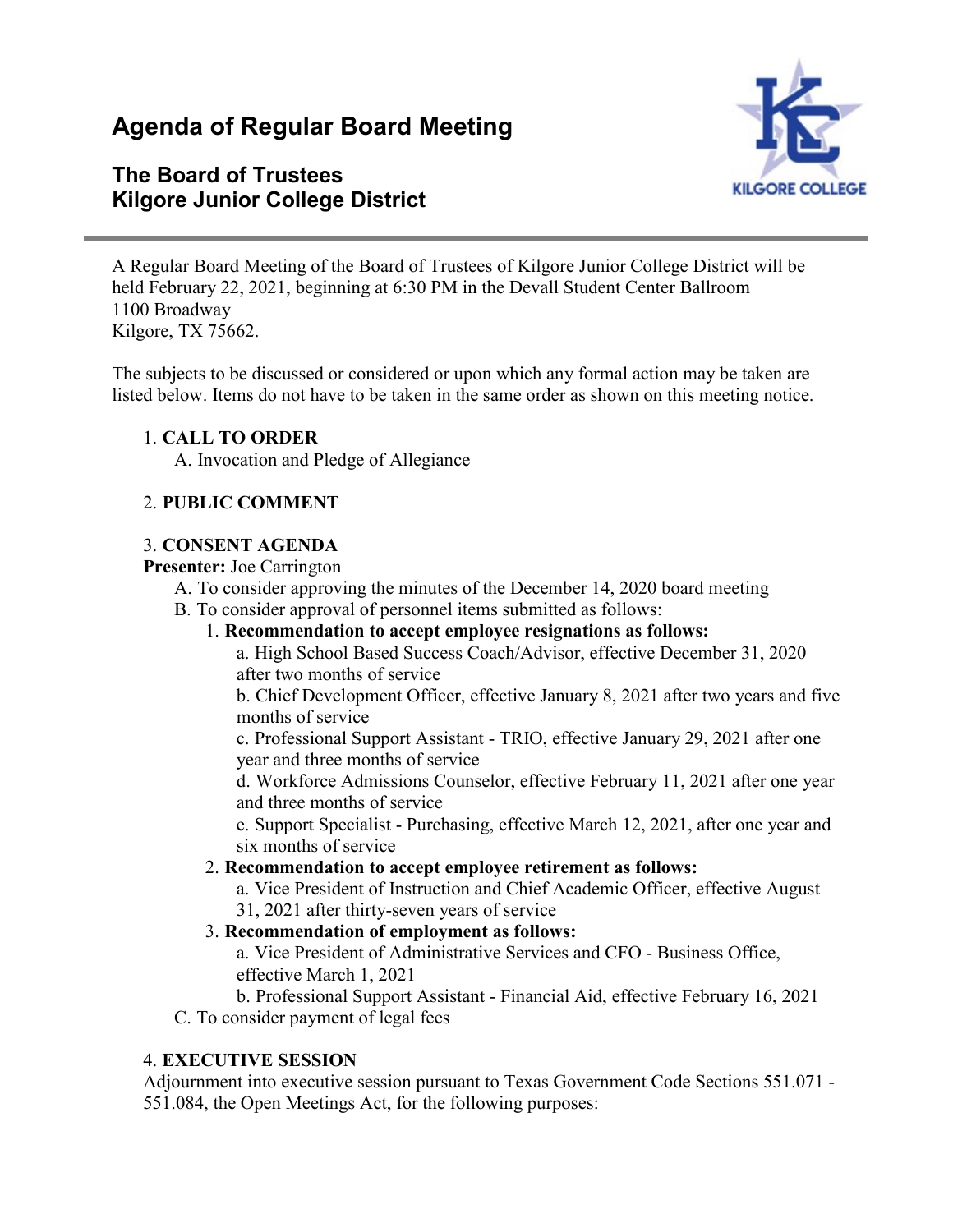PERSONNEL: (Government Code 551.074) Consideration of personnel matters including the appointment, employment, evaluation, reassignment, resignation, retirement, duties, discipline or dismissal of a public officer or employee.

LEGAL: (Government Code 551.071) (1) to seek the advice of its attorney about: (A) pending or contemplated litigation; or (B) a settlement offer; or (2) on a matter in which the duty of the attorney to the governmental body under the Texas Disciplinary Rules of Professional Conduct of the State Bar of Texas clearly conflicts with this chapter.

REAL ESTATE: (Government Code 551.072) To deliberate the purchase, exchange, lease, or value of real property if deliberation in an open meeting would have a detrimental effect on the board's position in negotiations with a third person.

5. **ACTION ITEM:** To consider approval of the Settlement Agreement and Release from 5J Oilfield Services LLC and 5J Trucking LLC and authorize the College President to sign same

## 6. **BOARD COMMITTEE REPORTS & ACTION ITEMS**

A. Investment/Finance/Audit Committee - Larry Woodfin, Chair

1. INFORMATION ITEM: Review of FY20 Audit

**Presenter:** Weaver and Tidwell, LLP

2. INFORMATION ITEM: December 2020 Snapshot

3. ACTION ITEM: To consider setting tuition and fee rates for the 2021-2022 academic year

4. ACTION ITEM: To consider renewing the 50% historical property tax exemption for the year 2021 for the Dr. E.L. and Nancy Walker recorded historical landmark home in Gladewater, Texas owned by Matthew and Memori Ruesing

B. Property & Facilities Committee - Jon Rowe, Chair 1. INFORMATION ITEM: Facilities Condition Assessment - Aramark **Presenter:** Dr. Mike Jenkins

C. Policy & Personnel Committee - Lon Ford, Chair

1. ACTION ITEM: To accept the Certificate of Unopposed Candidates and to issue an Order of Cancellation, declaring the election canceled and the unopposed candidate is hereby elected for the following voting zones

- a. Central Zone
- b. North Zone
- c. South Zone
- 2. ACTION ITEM: To consider approval of policies

a. Leave and Absence Control Policy

3. ACTION ITEM: To consider approval of the Kilgore Rangerette Forever Foundation MOA

4. INFORMATION ITEM: Contract with Texas Association of School Boards (TASB) Policy Development

**Presenter:** Dr. Staci Martin

5. INFORMATION ITEM: KC 2021-22 Academic Year Calendar

D. Student Success Committee - Janice Bagley, Chair